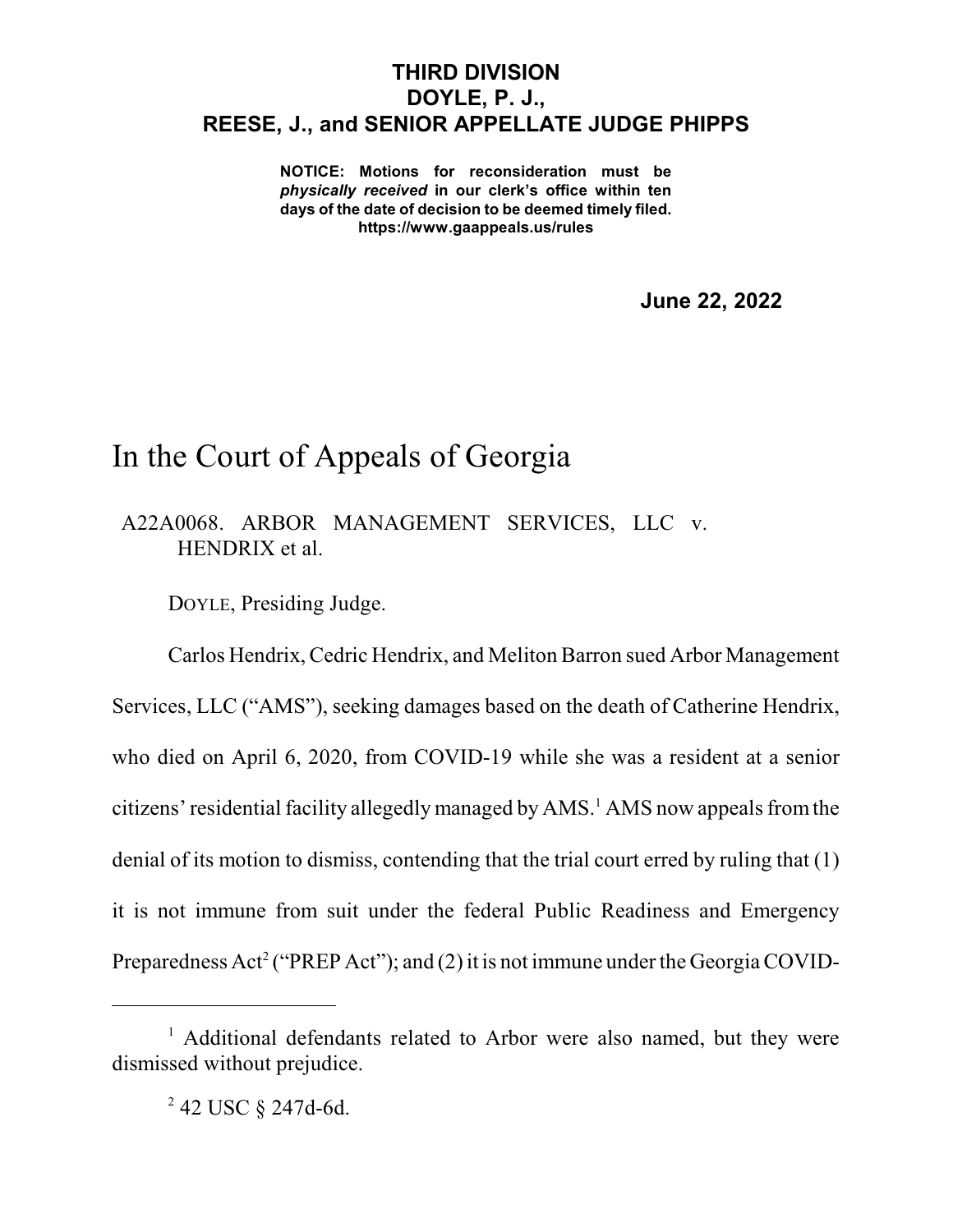19 Pandemic Business Safety Act<sup>3</sup> ("GCPBSA"). For the reasons that follow, we conclude that the plaintiffs' claims, as amended, are barred by the GCPBSA, and we reverse.

The record shows that the plaintiffs filed this action in April 2020. According to the complaint, as amended, in 2017, Hendrix moved into Arbor Terrace atCascade, a senior-citizen residential facility managed by AMS. On March 11, 2020, due to the emerging COVID-19 pandemic in the United States, Arbor Terrace announced that it would implement restrictions on outside visitation and contact among residents, effective at noon on March 12, 2020. The complaint further alleges that after March 12, Arbor Terrace failed to enforce the restriction on outside visitation, failed to ensure that staff wore masks or other personal protective equipment, and allowed asymptomatic staff who had been exposed to the SARS-CoV-2 virus to continue to work.

According to the complaint, Arbor Terrace did not enforce social distancing among residents until on or after March 17. On March 17, Arbor Terrace hosted a St. Patrick's Day social event among the residents in the common area, but it did not require social distancing. The same day, Arbor Terrace also provided a scenic bus

 $3$  OCGA  $\S$  51-16-1 et seq.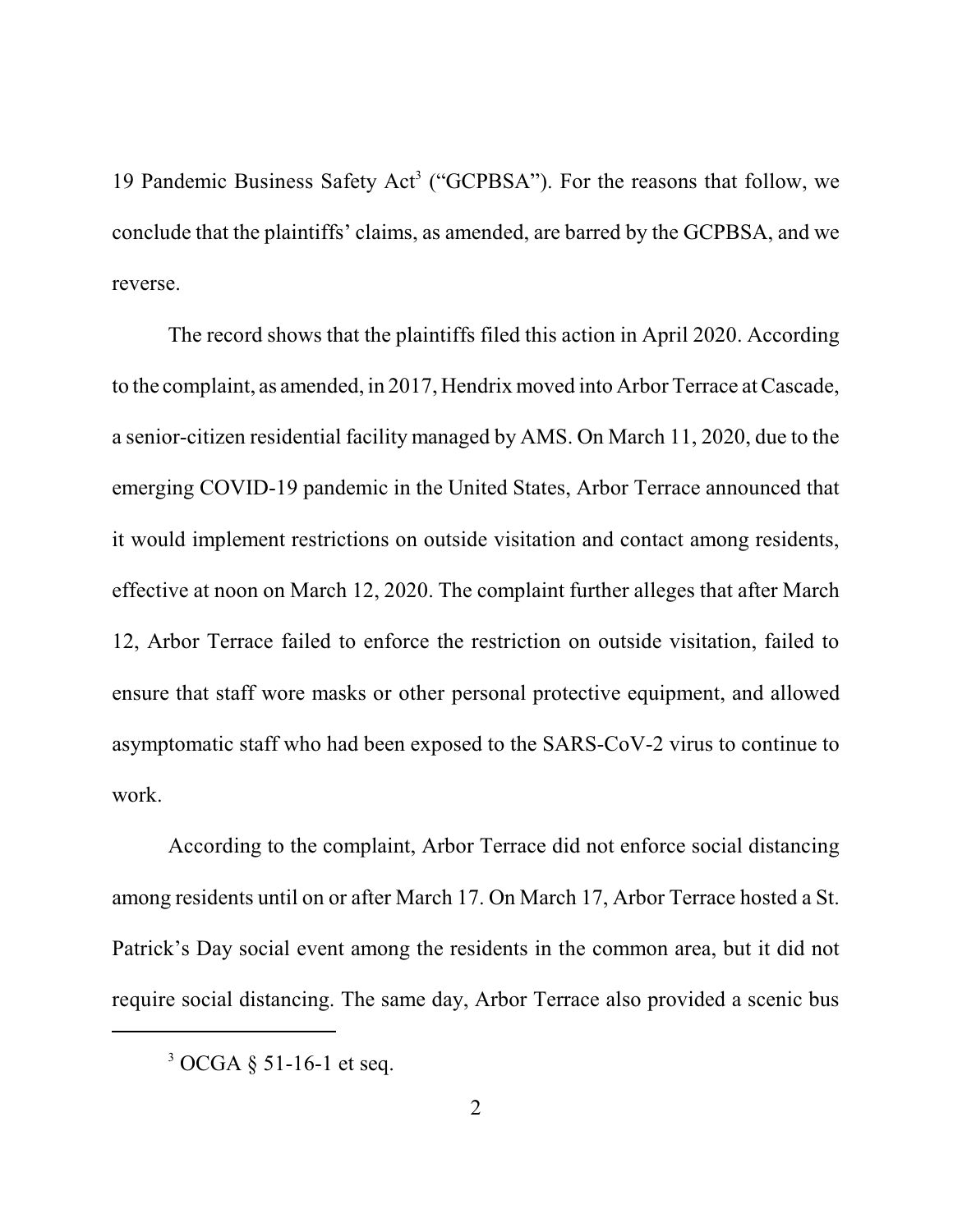ride with other residents who were not socially distanced. Hendrix attended the gathering and the bus ride.

On March 26, Hendrix wastaken to Grady Memorial Hospital with a fever. On March 27, Hendrix tested positive for COVID-19, and she was put on a ventilator the next day. On April 6, ten days after testing positive, Hendrix died from complications due to COVID-19. By that time, Arbor Terrace had become aware that 29 residents had tested positive for the COVID-19 virus.

The plaintiffs sued AMS in the State Court of Fulton County, alleging claims for negligence and gross negligence and seeking damages for wrongful death as well as punitive damages. The defendants answered and later filed a notice of removal to federal court, arguing that any state law claims were preempted by the PREP Act.<sup>4</sup> Following briefing by the parties, the federal court held that it lacked original jurisdiction because the PREP Act did not function as a total preemption of state law claims. Accordingly, it remanded the case back to the Georgia state court. That order was not appealed.

<sup>&</sup>lt;sup>4</sup> As discussed below, the PREP Act establishes immunity for certain covered persons (and an exclusive federal remedy) for certain claims arising from "the administration to or the use by an individual of a covered countermeasure." 42 USC  $\S 247d-6d$  (a) (1), 247d-6e. "Covered countermeasure" is defined as certain pandemic products, drugs, and devices. See 42 USC § 247d-6d (i) (1).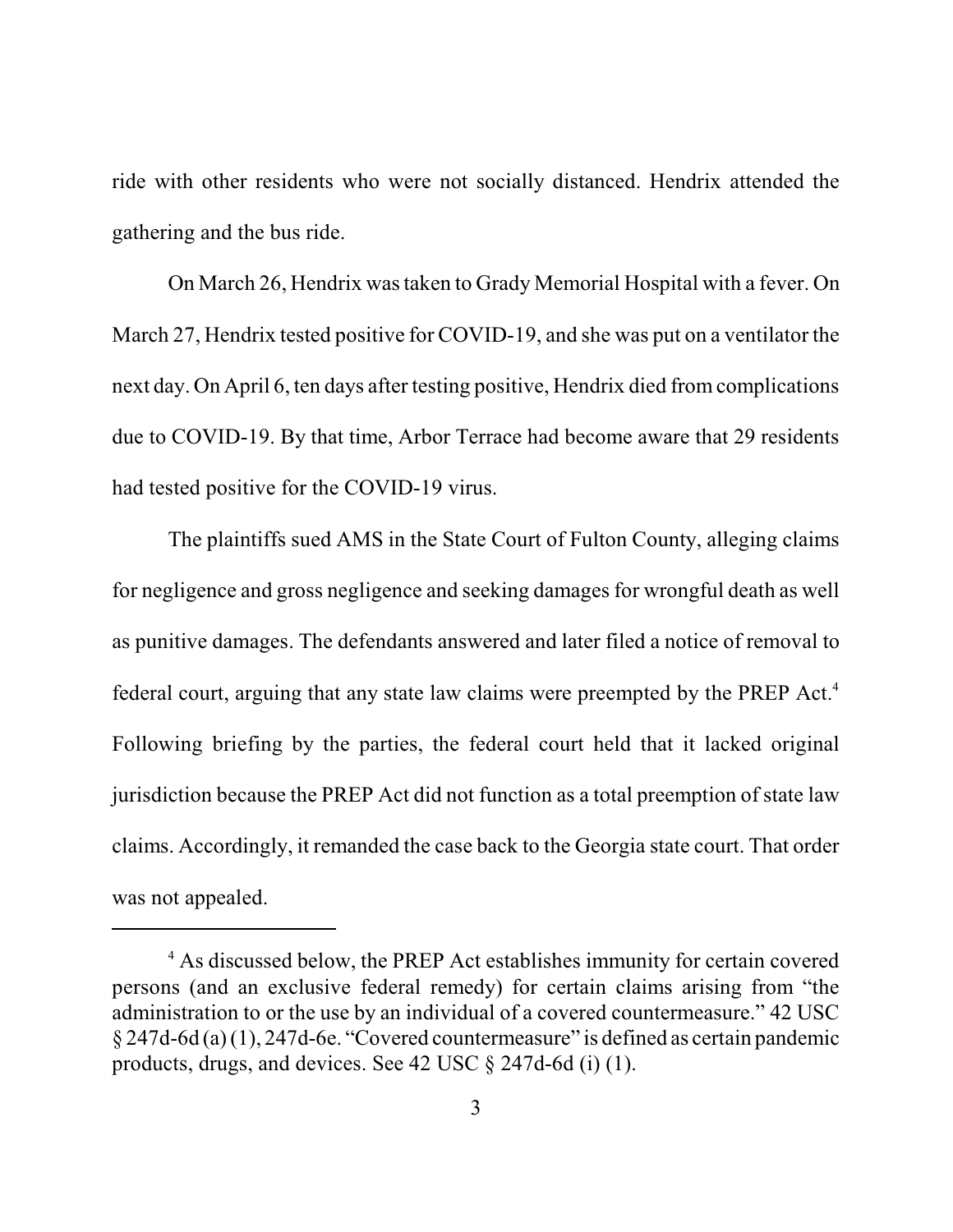On remand to the state court and following discovery, AMS moved for judgment on the pleadings, arguing that it was immune under the PREP Act, the PREP Act was the exclusive remedy and the state court was not the proper tribunal, and it was immune from ordinary negligence claims under the Georgia Emergency Management Act<sup>5</sup> ("GEMA") and GCPBSA. The plaintiffs opposed the motion and amended their complaint to refine their claim for gross negligence, asserting "a want of even slight care and diligence" on the part of AMS.

Fifteen days after the plaintiffs filed their amended complaint, the state court entered an order denying AMS's motion for judgment on the pleadings.<sup>6</sup> The court held that the plaintiffs' amended complaint pleaded claims for gross negligence that, if proven, would fall outside the immunities set out in GEMA and GCPBSA. The court also held that the allegations of the complaint fell outside the scope of the PREP Act, so their claims were not barred by that act.

 $5$  OCGA § 38-3-1 et seq.

<sup>6</sup> The parties had stipulated that AMS would have until April 9, 2021, to respond to the amended complaint. The state court entered its order on the amended complaint on April 6, 2021. A second stipulation was filed by the parties, extending the response time to April 16, 2021.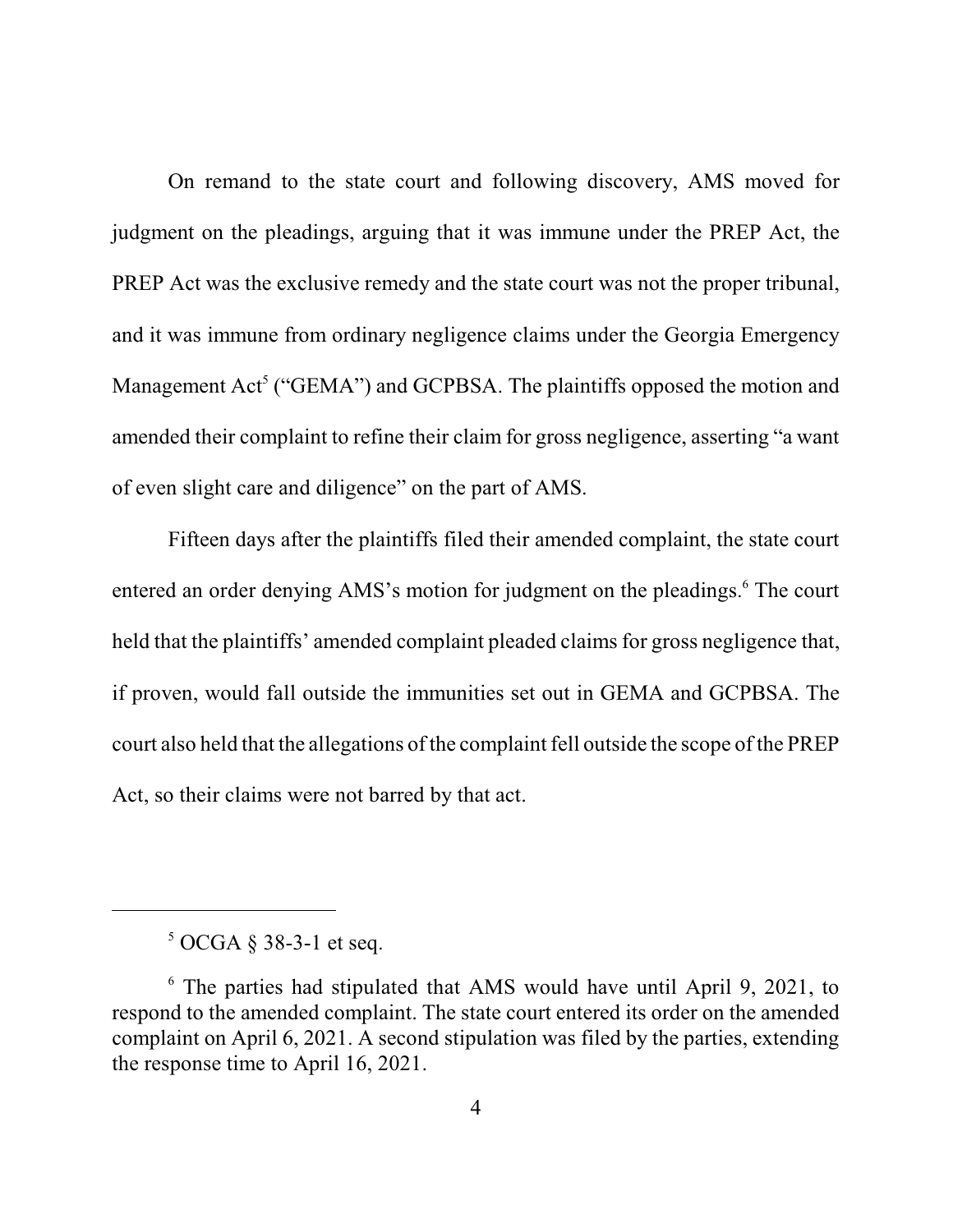One week after the trial court entered that order, AMS moved to dismiss the amended complaint. AMS argued that the amended complaint's allegations of gross negligence were conclusory attempts to bolster what are essentially ordinary negligence claims, that the claims implicated professional negligence requiring an expert affidavit under OCGA § 9-11-9.1, and that the claims were barred under the PREP Act.

The plaintiffs opposed the motion, and the state court denied the motion to dismiss, essentially reciting the same conclusions in its earlier order: the complaint adequately pleaded gross negligence, the action was not predicated on professional negligence requiring an expert affidavit under OCGA § 9-11-9.1, and the action did not fall within the scope of the PREP Act's exclusive remedy and immunity provisions. AMS now appeals.

1. *Effect of the PREP Act*. AMS contends that the state court erred by concluding that the PREP Act's exclusive remedy and immunity provisions do not preempt or bar the state law claims brought in the amended complaint. We disagree.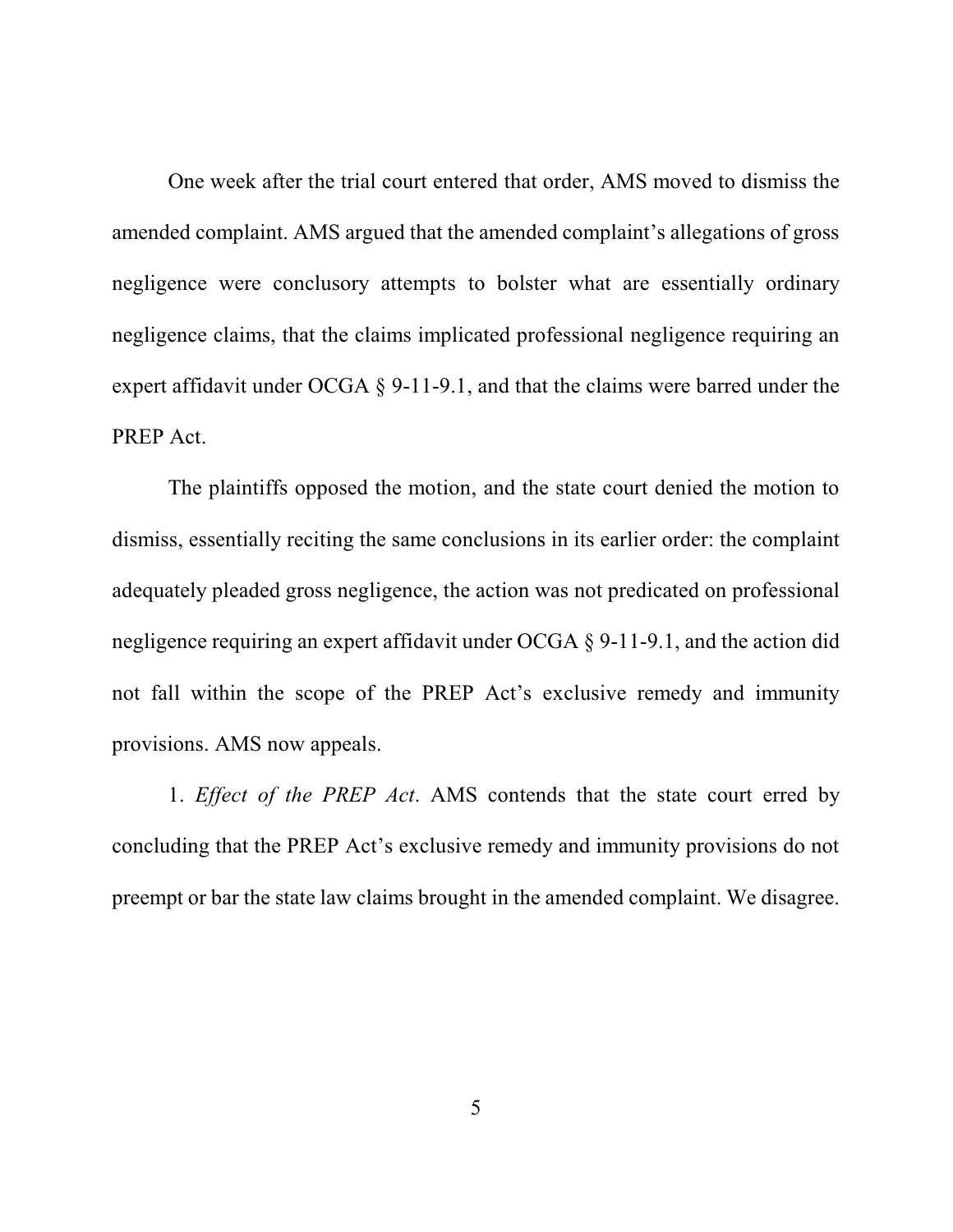"On appeal of a trial court's ruling on a motion to dismiss, our review is de novo. However, we construe the pleadings in the light most favorable to the plaintiff with any doubts resolved in the plaintiff's favor."<sup>7</sup>

A variety of courts have addressed the application of the PREP Act, passed in 2005, in cases arising following a COVID-19 death. The Fifth Circuit Court of Appeals recently provided a useful summary in the context of claims based on the COVID-19 pandemic response:

The Act contains a broad grant of immunity from any suit for losses caused by, arising out of, relating to, or resulting fromthe administration to or the use by an individual of a covered countermeasure. [A "covered countermeasure" is defined as a pandemic product, drug, or other device.<sup>8</sup> ]Thus, there must be a causal relationship between an injury and the administration to or use by an individual of a covered countermeasure. These protections only apply, however, if the Secretary of the Department of Health and Human Services ["Department of HHS"] makes a declaration through the Federal Register, identifies a current or impending public health emergency, identifies covered countermeasures, states that the immunity provision is in effect, and meets other statutory requirements in the declaration. Courts lack

<sup>7</sup> (Citation and punctuation omitted.) *Handberry v. Stuckey Timberland, Inc.*, 345 Ga. App. 191 (812 SE2d 547) (2018).

<sup>8</sup> 42 USC § 247d-6d (i).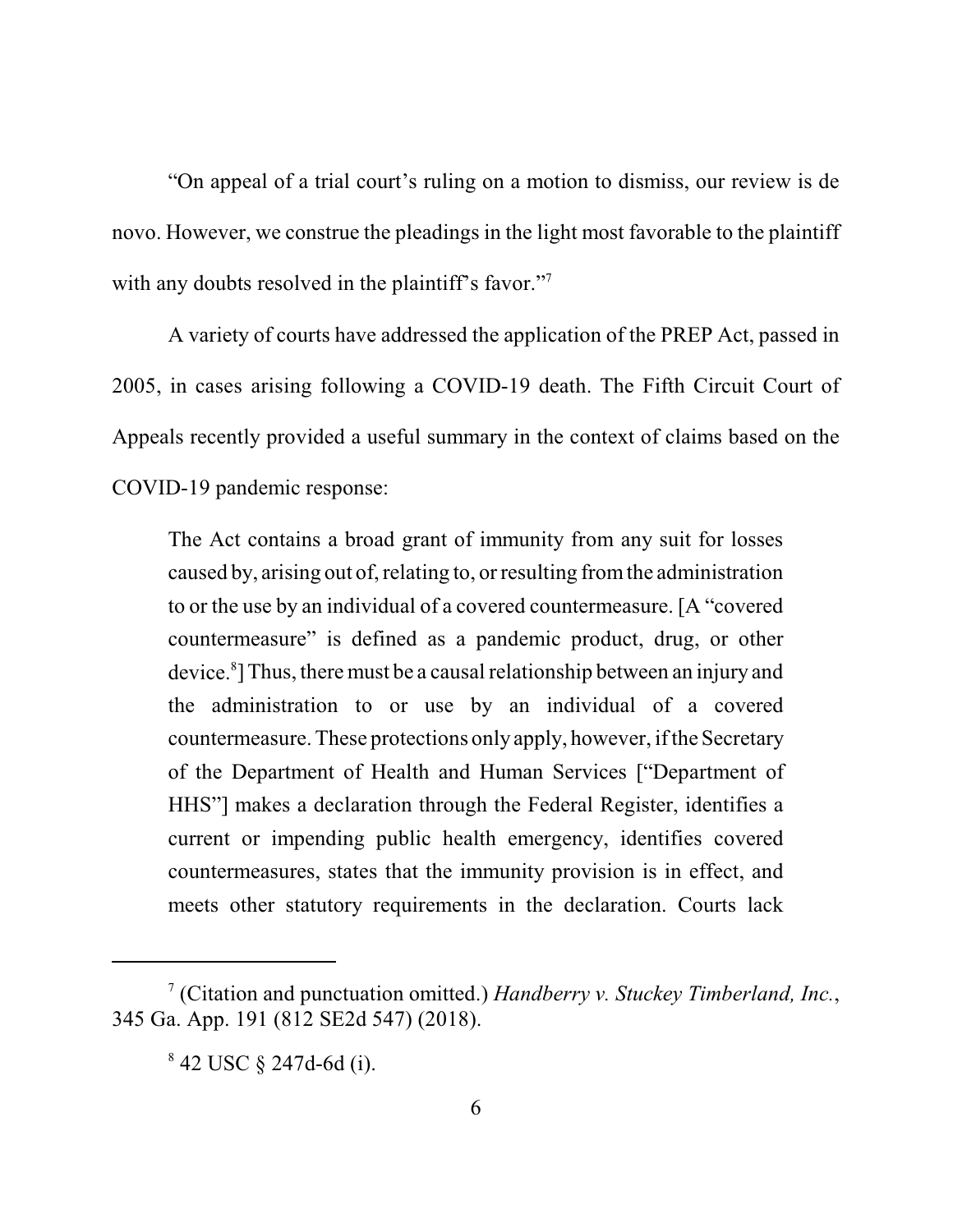jurisdiction to review any action by the Secretary in making a declaration. Likewise, declarations preempt state law.

For most who suffer an injury that falls under the immunity provision, the sole remedy is compensation from the "Covered Countermeasures Process Fund," as determined by an administrative process. This is likewise an exclusive remedy. There is an exception for "death or serious physical injury proximately caused by willful misconduct." The United States District Court for the District of Columbia has exclusive jurisdiction to adjudicate these willful-misconduct claims. Generally, claimants must first exhaust the administrative remedies discussed above before going to court.

The Act defines willful misconduct as "an act or omission that is taken intentionally to achieve a wrongful purpose; knowingly without legal or factual justification; and in disregard of a known or obvious risk that isso great as to make it highly probable that the harm will outweigh the benefit." The Act also provides that the definition of willful misconduct "shall be construed as establishing a standard for liability that is more stringent than a standard of negligence in any form or recklessness."

In sum, once the Secretary promulgates a declaration, most injuries caused by a covered person administering a covered countermeasure are subject to the sole remedy of a compensation fund. There is a narrow exception for willful-misconduct claims, which proceed under an exclusive federal cause of action in the United States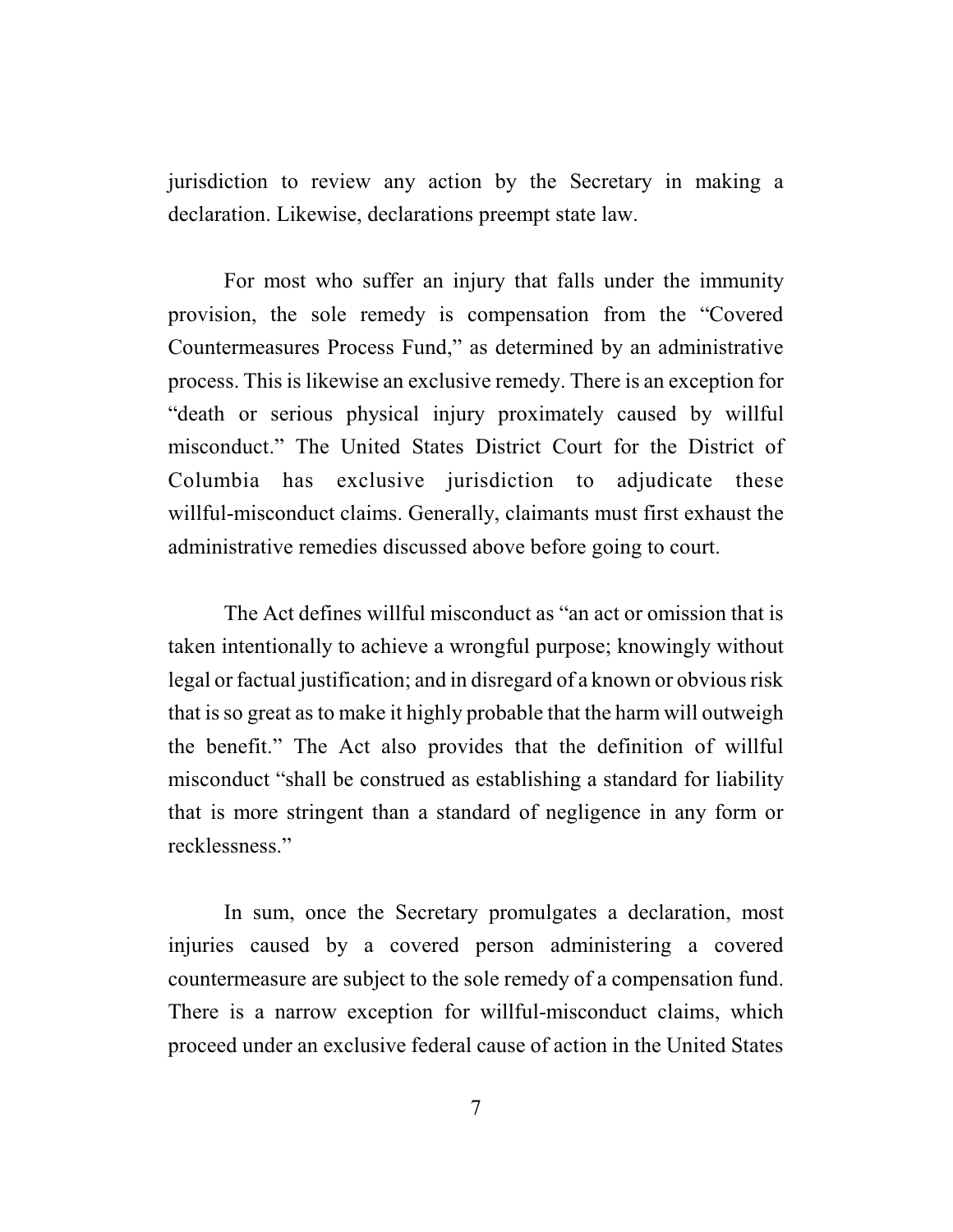District Court for the District of Columbia, but only after the claimant has exhausted administrative remedies.<sup>9</sup>

With respect to preemption, the PREP Act includes the following language:

During the effective period of a declaration [of a public health emergency] or at any time with respect to conduct undertaken in accordance with such declaration, no State or political subdivision of a State may establish, enforce, or continue in effect *with respect to a covered countermeasure* any provision of law or legal requirement that —

(A) is different from, or is in conflict with, any requirement applicable under this section; and

(B) relates to the design, development, clinical testing or investigation, formulation, manufacture, distribution, sale, donation, purchase, marketing, promotion, packaging, labeling, licensing, use, any other aspect of safety or efficacy, or the prescribing, dispensing, or administration by qualified persons of the covered countermeasure, or to any matter included in a requirement applicable to the covered countermeasure under this section or any other provision of this Act [42] USCS §§ 201 et seq.], or under the Federal Food, Drug, and Cosmetic Act [21 USCS §§ 301 et seq.].<sup>10</sup>

<sup>9</sup> (Citations and punctuation omitted.) *Mitchell v. Advanced HCS, LLC*, 28 F4th 580, 586 (II) (A) (5th Cir. Mar. 10, 2022).

 $10$  (Emphasis supplied.) 42 USC  $\S$  247d-6d (b) (8).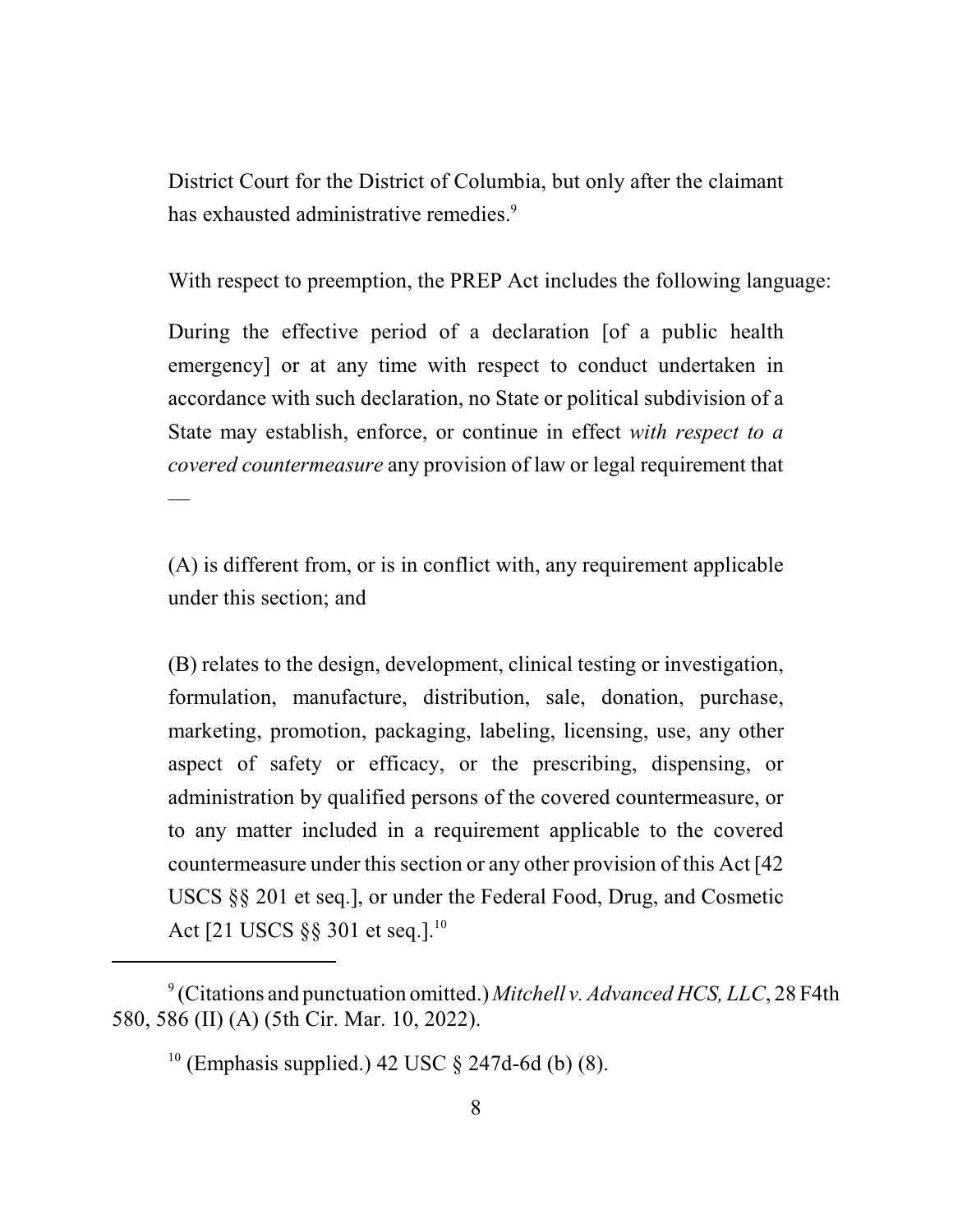Finally, we note that

the purpose of Congress is the ultimate touchstone in every preemption case. Second, in all preemption cases, and particularly in those in which Congress has legislated in a field which the States have traditionally occupied, we start with the assumption that the historic police powers of the States were not to be superseded by the Federal Act unless that was the clear and manifest purpose of Congress.<sup>11</sup>

[t]he Secretary's or General Counsel's interpretation of the preemptive effect of the PREP Act is not binding on this Court. Indeed, [certain] Advisory Opinion[s] explicitly state[] that [they do] "not have the force or effect of law." Further, HHS is not delegated authority under the PREP Act to interpret the scope of federal courts' jurisdiction. Therefore, the Advisory Opinion is not entitled to deference from this Court.

(Citations and punctuation omitted.) *Estate of Lindsay v. Gulf Shore Facility, Inc.*, No. 8:21-cv-1238-WFJ-JSS at \*10-11 (2021 U.S. Dist. LEXIS 240556) (MD Fla. Dec. 16, 2021) (punctuation omitted), citing *Christensen v. Harris County*, 529 U. S. 576, 587 (120 SCt 1655, 146 LEd 2d 621) (2000) (explaining that "an interpretation contained in an opinion letter," as opposed to the result of "a formal adjudication or notice-and-comment rulemaking," does "not warrant *Chevron*-style deference" because it "lack[s] the force of law"). See generally *Tibbles v. Teachers Retirement Sys. of Ga.*, 297 Ga. 557, 563 (2) (b) (775 SE2d 527) (2015) ("[A]dministrative implementation of a particular statutory provision qualifies for *Chevron* deference when it appears that Congress delegated authority to the agency generally to make

<sup>&</sup>lt;sup>11</sup> (Citations and punctuation omitted.) *Wyeth v. Levine*, 555 U. S. 555, 565 (II) (129 SCt 1187, 173 LEd2d 51) (2009). To the extent that AMS relies on advisory opinions issued by HHS addressing preemption,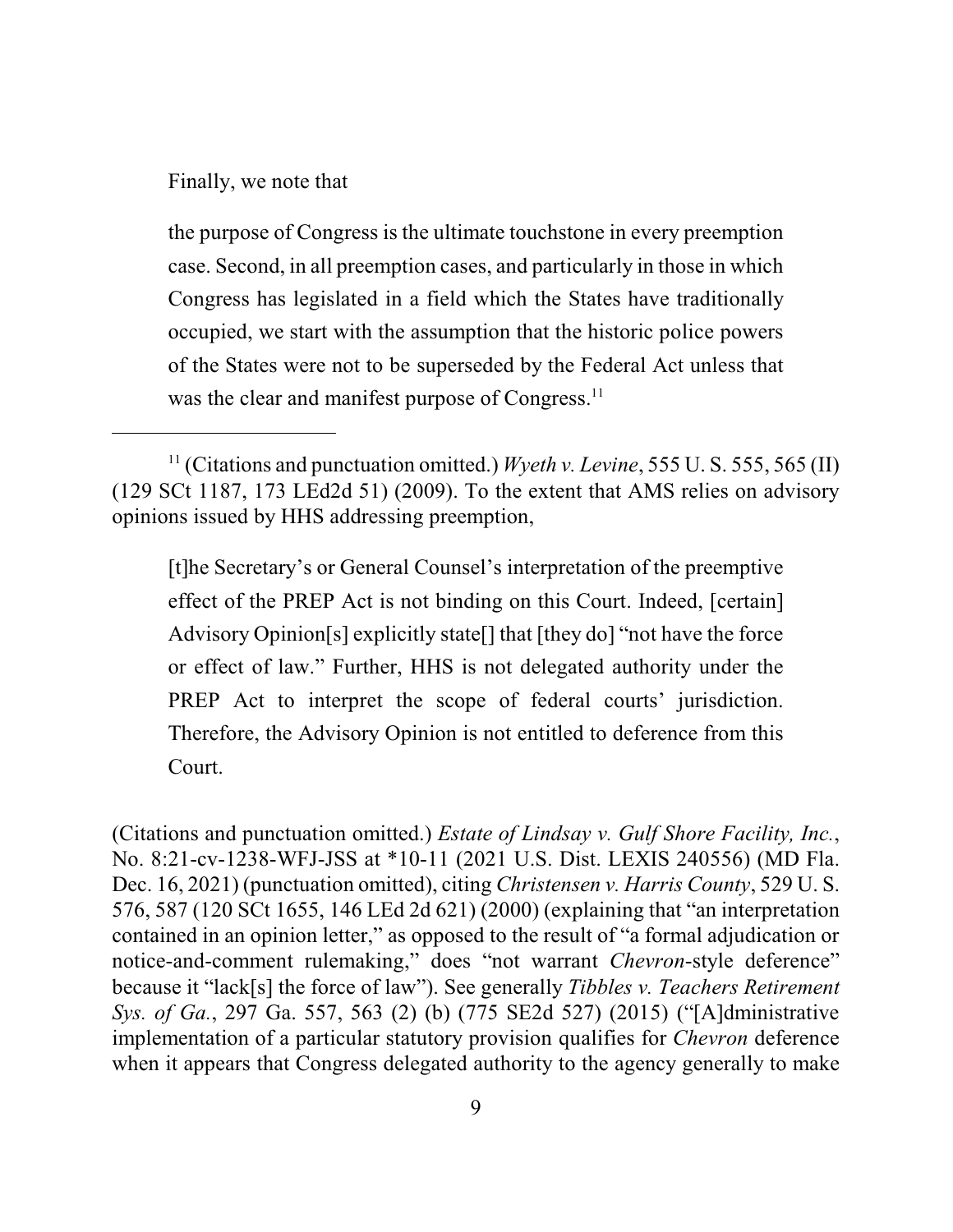Here, it is clear from the above statutory language that in relation to both preemption and immunity, the PREP Act operates with respect to "covered countermeasures." But the plaintiffs' claims are not predicated on the use or even non-use of a "covered countermeasure." As noted above, the PREP Act defines that termto include certain objects, devices, and drugs. Consistent with this, the Secretary of HHS issued declarations that, for example, "provided immunity for covered persons for the use of covered measures, including 'any antiviral, any other drug, any biologic, any diagnostic, any other device, or any vaccine, used to treat, diagnose, cure, prevent, or mitigate COVID-19.'" 12

In contrast to this, the plaintiffs' amended complaint alleges that it failed to adequately restrict visitation to the facility, it allowed staff to work without personal protective equipment until March 25, 2020, it failed to implement social distancing until after March 17, 2020, it allowed asymptomatic staff who had been exposed to

rules carrying the force of law, and that the agency interpretation claiming deference was promulgated in the exercise of that authority."); *Chevron USA, Inc. v. Natural Resources Defense Council, Inc.*, 467 U. S. 837, 843-845 (104 SCt 2778, 81 LE2d 694) (1984) (a reviewing court must defer to an agency's interpretation of statute within its expertise so long as it is reasonable).

<sup>12</sup> *Saldana v. Glenhaven Healthcare LLC*, 27 F4th 679, 687 (III) (B) (2) (9th Cir. Feb. 22, 2022).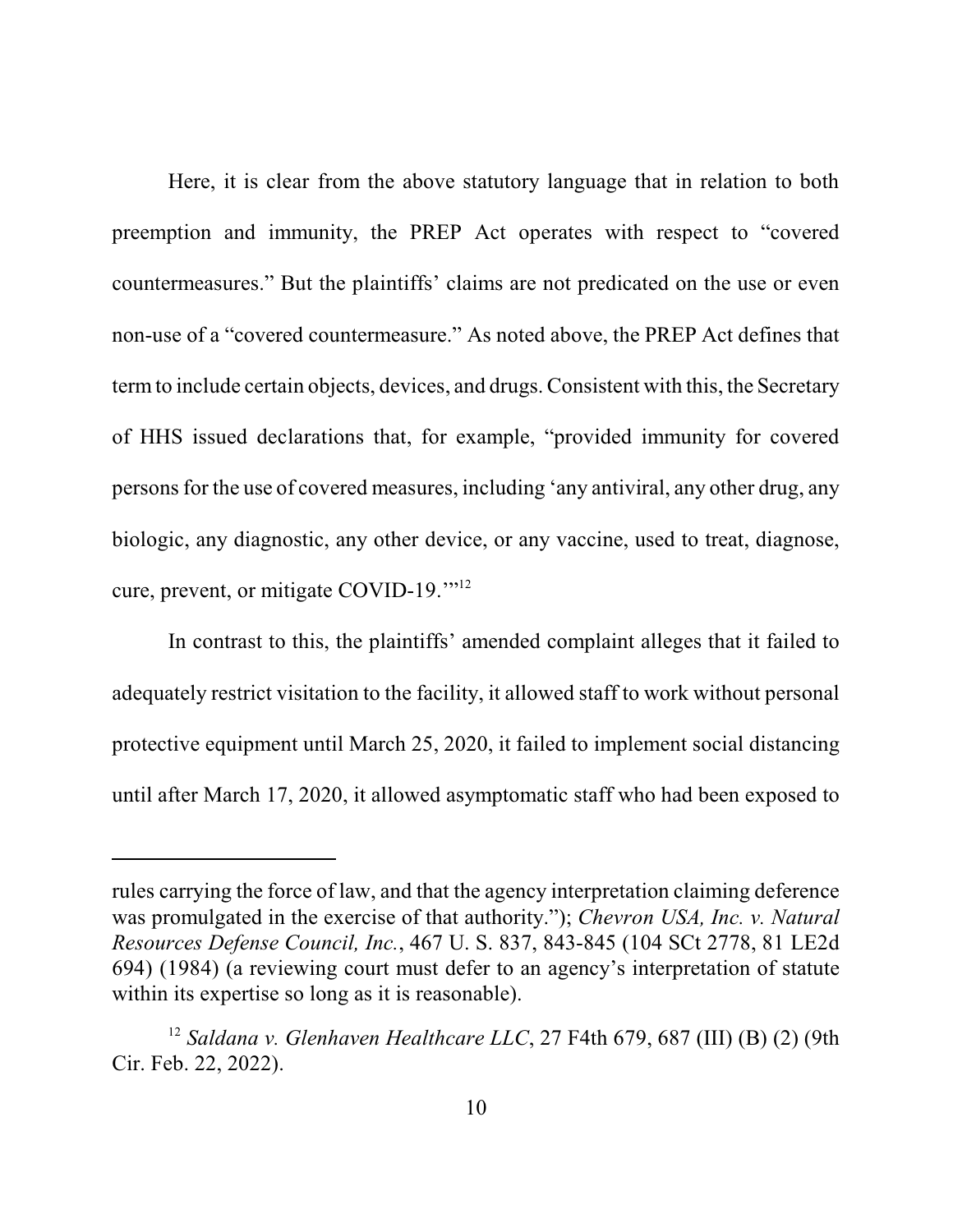COVID-19 to continue to work, it hosted a St. Patrick's Day social gathering, and it arranged a scenic ride in which residents were not socially distanced from one another.

As demonstrated by these allegations, the allegedly wrongful conduct is based on decisions made by AMS regarding visitation, staffing, recreation, and socialization — conduct that has nothing to do with administration of a "covered countermeasure" such as a drug, device, or other object as identified by HHS. For the PREP Act's preemption or immunity to apply, "there must be a 'causal relationship' between an injury and the administration to or use by an individual of a covered countermeasure."<sup>13</sup> Accordingly, as the trial court ruled, this action falls outside the scope of the PREP Act's immunity provisions or preemptive effect.<sup>14</sup>

<sup>13</sup>*Mitchell*, 28 F4th at 586 (II) (A), quoting 42 USC § 247d-6d (a) (2) (B) ("The immunity under paragraph (1) applies to any claim for loss that has a causal relationship with the administration to or use by an individual of a covered countermeasure, including a causal relationship with the design, development, clinical testing or investigation, manufacture, labeling, distribution, formulation, packaging, marketing, promotion, sale, purchase, donation, dispensing, prescribing, administration, licensing, or use of such countermeasure."). See also 42 USC § 247d-6d (b) (8) ("[N]o State or political subdivision of a State may establish, enforce, or continue in effect *with respect to a covered countermeasure* any provision of law or legal requirement that" conflicts with the PREP Act.) (emphasis supplied).

 $14$  This conclusion is consistent with the overwhelming majority of decisions by federal courts that have decided that the PREP Act does not establish complete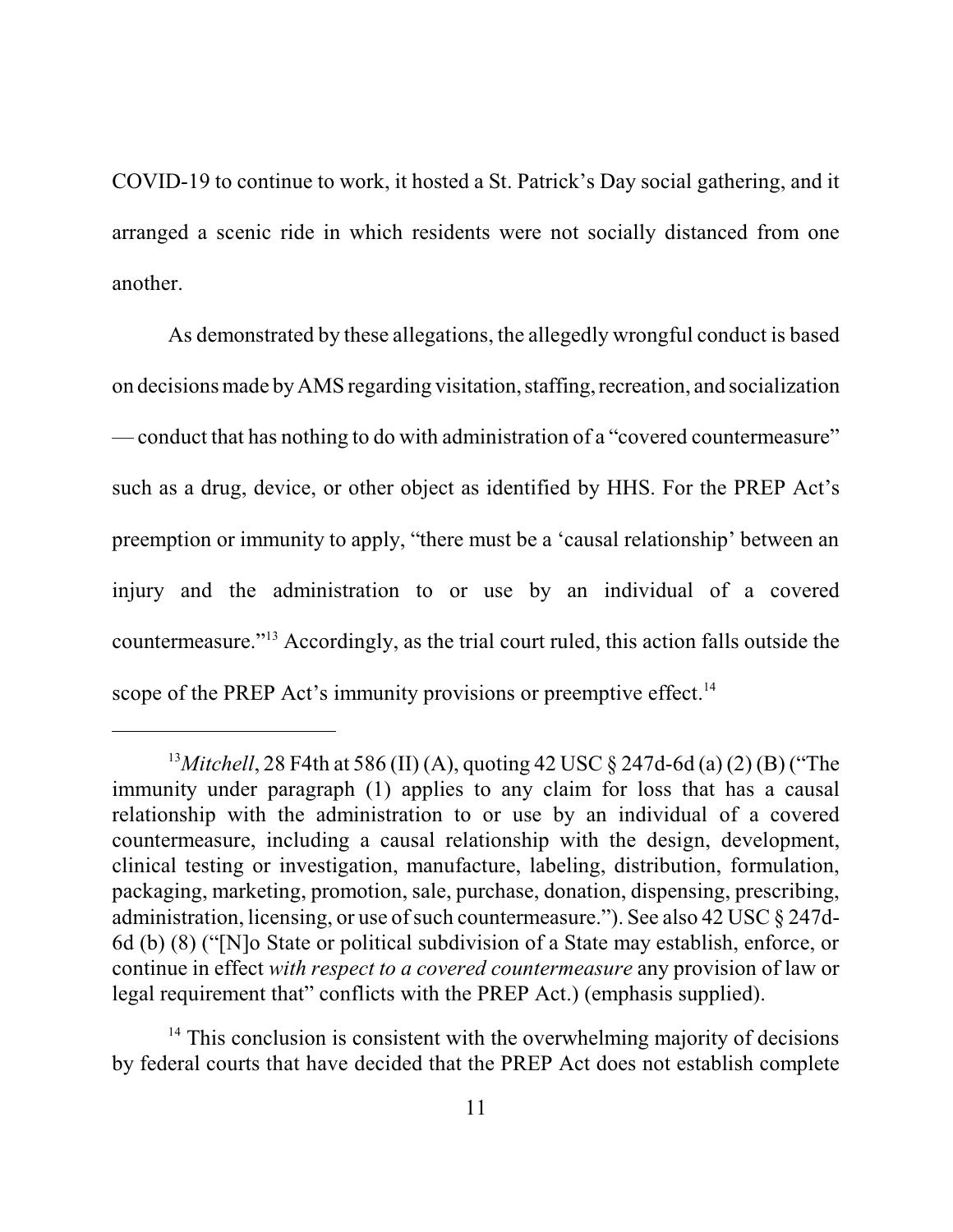2. *Effect of the Georgia COVID-19 Pandemic Business Safety Act*. AMS also contends that the trial court erred by denying their motions for judgment on the pleadings and to dismiss based on state-law immunities applicable to the COVID-19 pandemic. These immunities apply except in cases of gross negligence or similar extreme conduct. Because the amended complaint fails to allege such conduct, we conclude that the trial court erred.

On appeal, we review de novo the trial court's decision on a motion for judgment on the pleadings to determine whether the undisputed facts appearing from the pleadings entitle the movant to judgment as a matter of law. The grant of a motion for judgment on the pleadings under OCGA  $\S$  9-11-12 (c) is proper only where there is a complete failure to state a cause of action. . . . For purposes of the motion, all well-pleadedmaterial allegations by the nonmovant are taken

preemption of all state law claims, and certain state law claims are outside the scope of the PREP Act. See, e.g., *Perez v. Southeast SNF, L.L.C*., Case No. 21-50399 at \* 7 (III) (2022 US App LEXIS 8599) (5th Cir. Mar. 31, 2022); *Saldana*, 27 F4th at 688 (III) (B) (9th Cir. Feb. 22, 2022). Cf. *Estate of Maglioli v. Alliance HC Holdings LLC*, 16 F4th 393, 413 (VI) (3d Cir. 2021) (holding that state law negligence claims are not preempted by the PREP Act and that the PREP Act is not an exclusive federal cause of action requiring removal to federal court); *Schleider v. GVDB Operations, LLC*, No. 21-80664-CIV at \*8 (2021 U.S. Dist. LEXIS 101976) (SD Fla. May 20, 2021) ("[S]tate-law claims of negligence and wrongful death based on a nursing home's inaction in failing to protect against the spread of COVID-19 . . . are not within the scope of the PREP Act."). See also *Wyeth*, 555 U. S. at 565.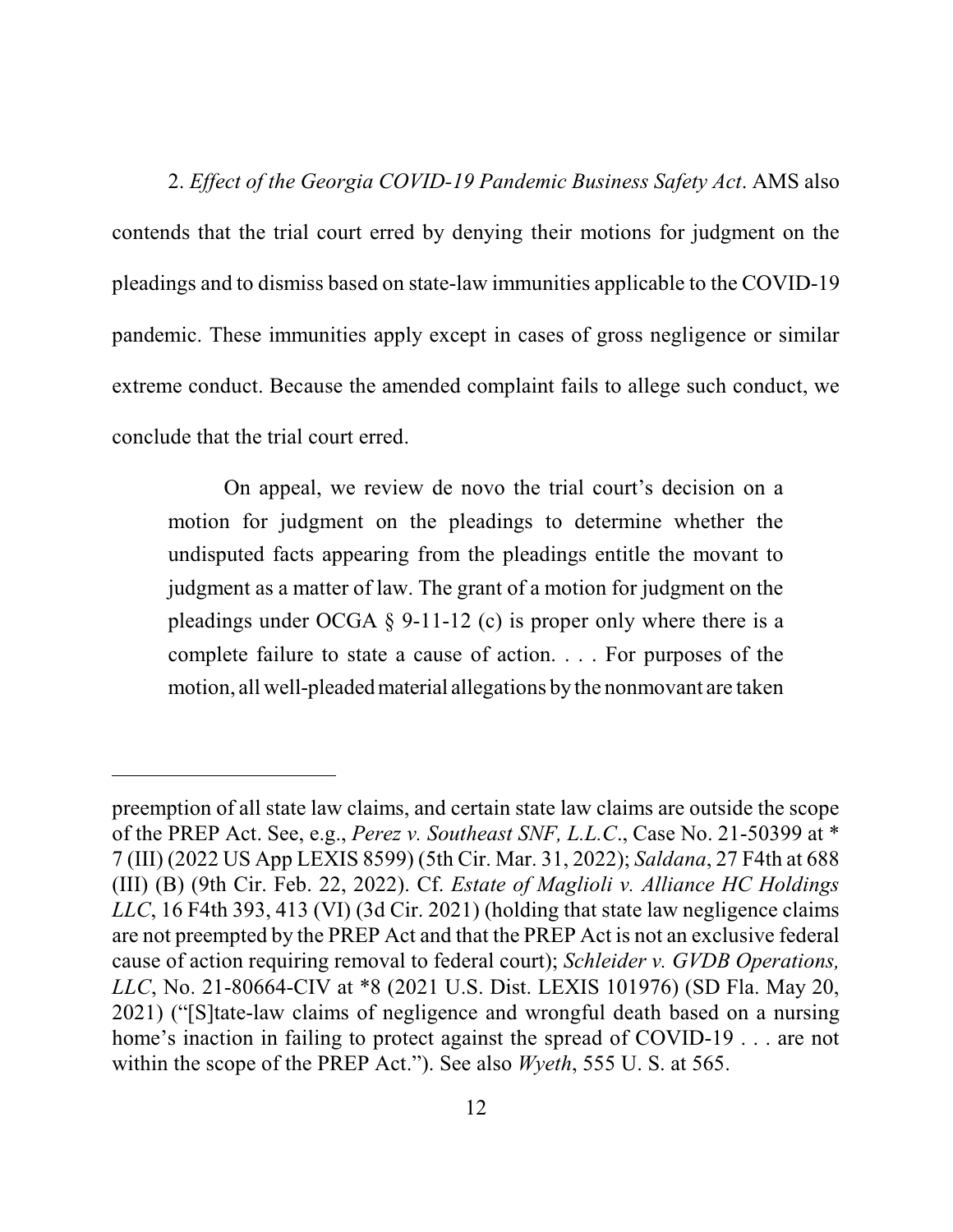as true, and all denials by the movant are taken as false. But the trial court need not adopt a party's legal conclusions based on these facts.

However, where  $\ldots$  the part [y] moving for judgment on the pleadings do[es] not introduce affidavits, depositions, or interrogatories in support of [its] motion, such motion is the equivalent of a motion to dismiss the complaint for failure to state a claim upon which relief can be granted. The motion to dismiss should not be granted unless the averments in the complaint disclose with certainty that the plaintiff would not be entitled to relief under any state of facts which could be proved in support of [her] claim.<sup>15</sup>

Further, "[q]uestions of negligence and diligence, even of gross negligence and slight diligence, usually are matters to be determined by the jury, but in plain and indisputable cases the court may solve the question as a matter of law."<sup>16</sup>

On March 14, 2020, pursuant to GEMA, the governor of Georgia issued an executive order declaring a public health emergency stating that all "healthcare facilities" shall comply with emergency orders issued by the governor.<sup>17</sup> On April 14,

<sup>15</sup> (Citation and punctuation omitted.) *City of Albany v. GA HY Imports, LLC*, 348 Ga. App. 885, 887 (825 SE2d 385) (2019).

<sup>16</sup>  *Wolfe v. Carter*, 314 Ga. App. 854, 859 (2) (b) (726 SE2d 122) (2012).

<sup>&</sup>lt;sup>17</sup> State of Georgia Executive Order 3.14.20.01.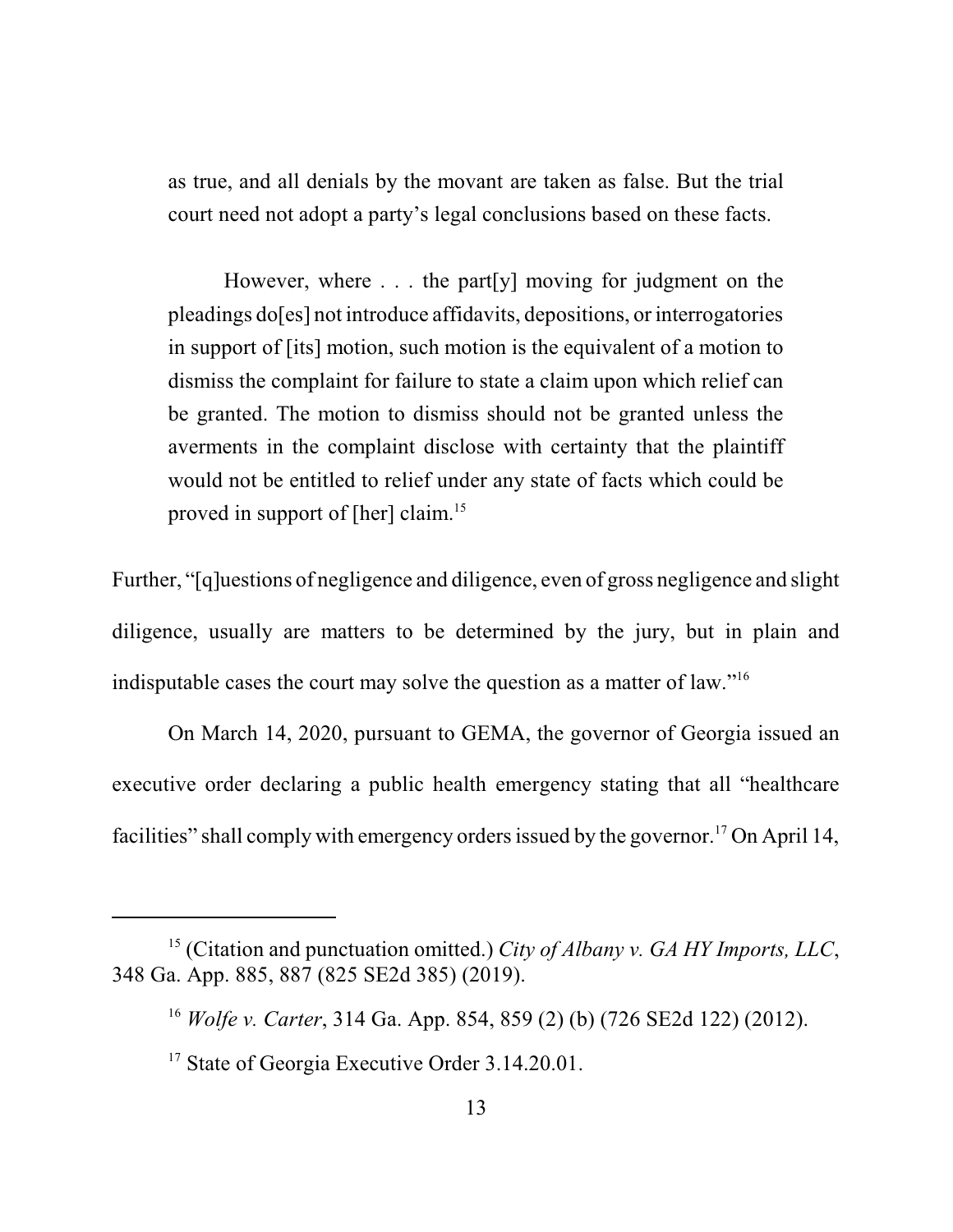2020, the governor issued another executive order stating that "services provided or performed by healthcare institutions [including nursing homes and assisted living communities] . . . shall be considered emergency management activities pursuant to [OCGA §] 38-3-35." <sup>18</sup> UnderOCGA § 38-3-35 (b), emergencymanagement activities that are "reasonably attempting to comply with" emergency orders cannot serve as a basis for liability for death or personal injury "*except in cases of willful misconduct, gross negligence, or bad faith*."<sup>19</sup>

Similarly, in response to the COVID-19 pandemic, the General Assembly enacted the GCPBSA in August 2020.<sup>20</sup> Under that act:

<sup>&</sup>lt;sup>18</sup> State of Georgia Executive Order 4.14.20.01. See also OCGA § 31-7-1 (4) (A) (defining "institution"). Any question regarding the retroactive application of this law is not properly before this Court because the question was not raised and ruled upon in the trial court. See *Smith v. Baptiste*, 287 Ga. 23, 29 (3) (694 SE2d 83) (2010). The plaintiffs' motion to file a supplemental brief to address this question for the first time on appeal is hereby denied. See *Lowery v. Atlanta Heart Assoc., PC*, 266 Ga. App. 402, 404 (2) (597 SE2d 494) (2004) ("Our appellate courts are courts for the correction of errors of law committed in the trial court. Routinely, this Court refuses to review issues not raised in the trial court. . . . Fairness to the trial court and to the parties demands that legal issues be asserted in the trial court.") (punctuation omitted).

<sup>&</sup>lt;sup>19</sup> (Emphasis supplied.)

<sup>&</sup>lt;sup>20</sup> Ga. L. 2020, p. 798, § 3.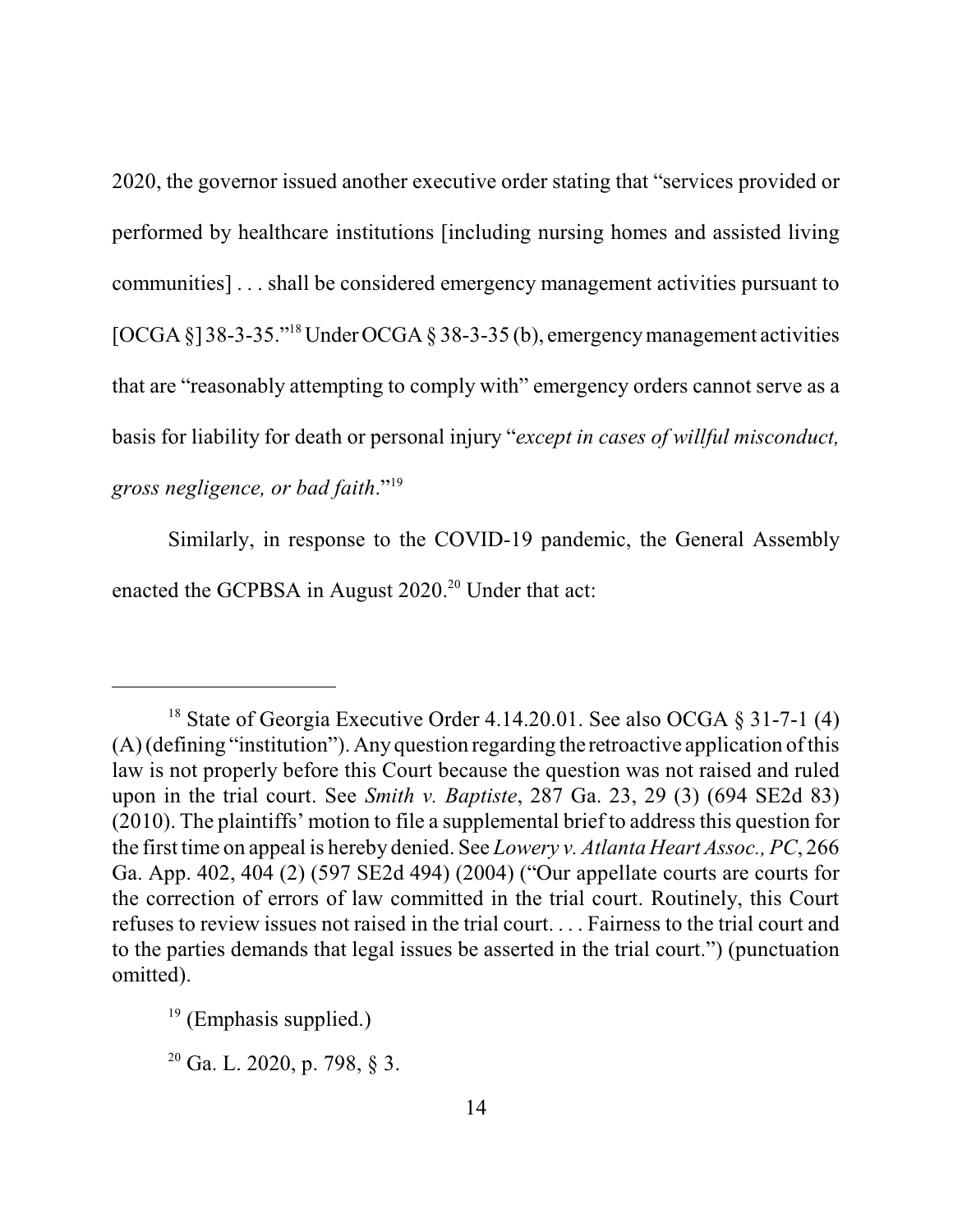No healthcare facility, healthcare provider, entity [including nursing homes and assisted living facilities<sup>21</sup>], or individual shall be held liable for damages in an action involving a COVID-19 liability claim against such healthcare facility, healthcare provider, entity, or individual, unless the claimant proves that the actions of the healthcare facility, healthcare provider, entity, or individual showed *gross negligence, willful and wanton misconduct, recklessinfliction of harm, orintentional infliction of harm*. 22

Based on these statutes, AMS contends that the trial court should have dismissed the amended complaint because it does not sufficiently allege conduct amounting to gross negligence or other wanton misconduct outside the scope of immunity from COVID-based claims under Georgia law.

First, we note that we look only to the conduct alleged in the complaint, not the plaintiffs' legal characterization of it as grossly negligent: "we are under no

<sup>&</sup>lt;sup>21</sup> OCGA § 51-16-1 (5); 31-6-2 (17).

 $22$  (Emphasis supplied.) OCGA  $\S$  51-16-2 (a).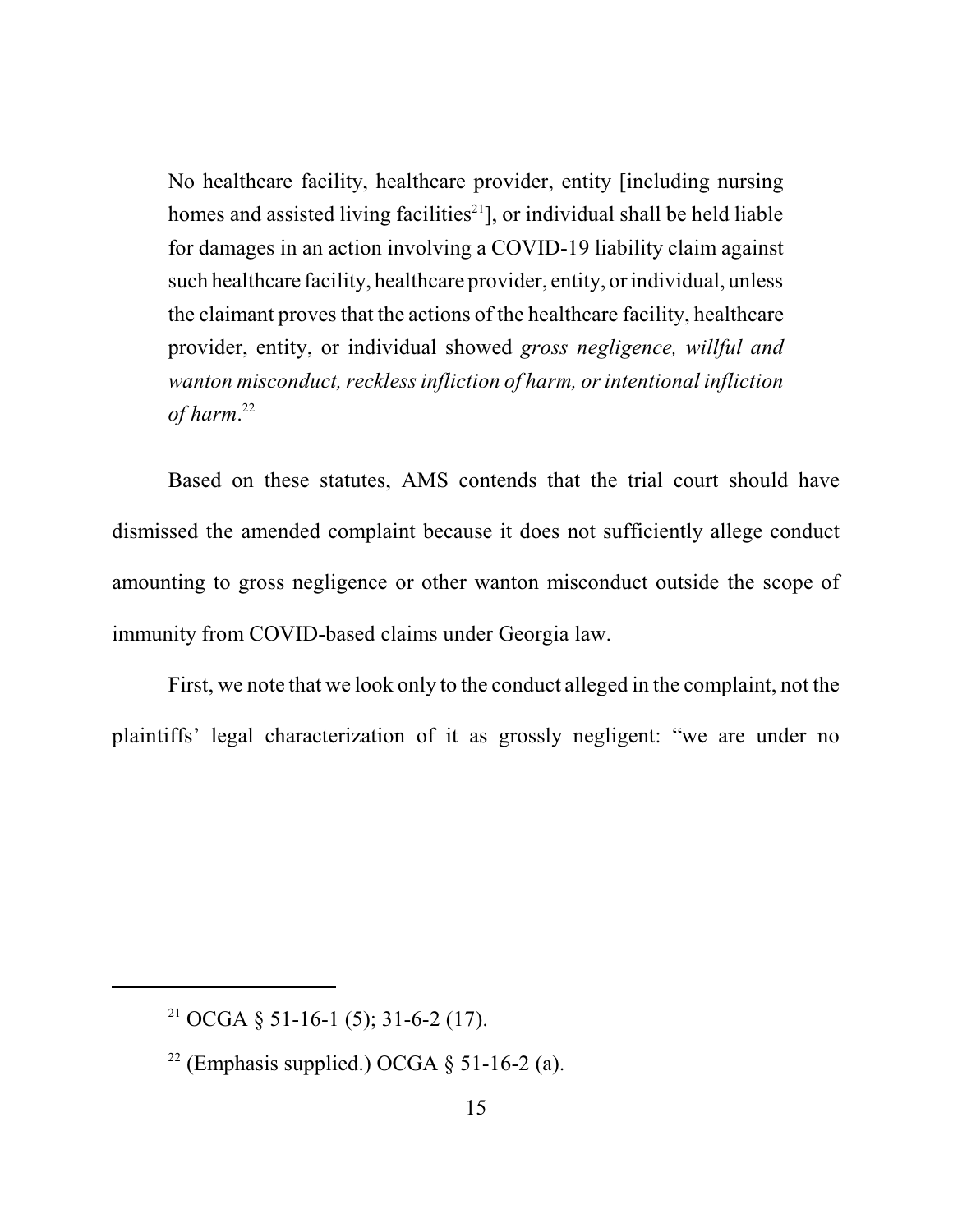obligation to adopt a party's legal conclusions based on [the] facts."<sup>23</sup> As noted above, the complaint alleges that AMS:

[A]fter restrictions [on outside visitation] were purportedly established, Arbor Terrace failed to exercise even slight diligence to enforce them as individuals from outside the facility were still permitted to visit individual[s] inside the facility and no commonsense safety precautions were implemented such as limiting visitation to an isolated area in the facility. . . .

Arbor Terrace failed to exercise even slight diligence to prevent the spread of the coronavirus by allowing staff members to work at the facility without wearing masks or other protective equipment . . . as late as March 25, 2020. . . .

Arbor Terrace failed to exercise even slight diligence to prevent the spread of the coronavirus by allowing asymptomatic staff who had been exposed to COVID-19 to continue to work at Arbor Terrace. . . .

Arbor Terrace did not even implement a policy of social distancing among residents and in the common areas until on or after March 17, 2020.

<sup>23</sup> (Punctuation omitted.)*City of Sandy Springs v. City of Atlanta*, 358 Ga. App. 604, 605 (855 SE2d 779) (2021). See also *Best Jewelry Mfg. Co. v. Reed Elsevier Inc.*, 334 Ga. App. 826, 835 (2) (780 SE2d 689) (2015) (allegation that an e-filing fee was "unreasonable" and denied access to courts was a legal conclusion insufficient to save the complaint from dismissal).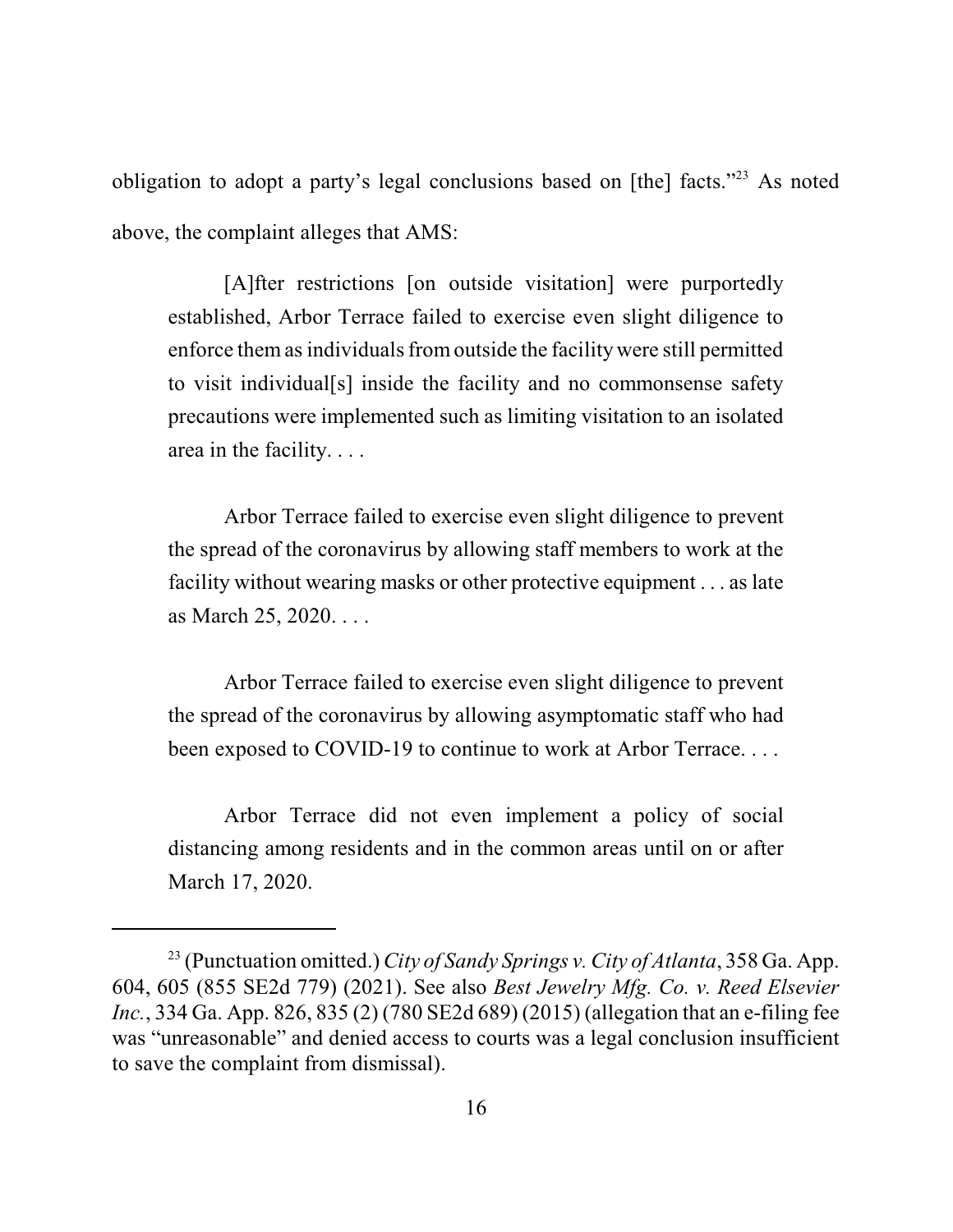On or about March 17, 2020, when any person of common sense would have recognized the catastrophic consequences of the spread of COVID-19 within an assisted living community, Arbor Terrace hosted a St. Patrick's Day social among residents in its common areas. . . .

On or about March 17, 2020, when any person of common sense would have recognized the catastrophic consequences of the spread of COVID-19 within an assisted living community, Catherine Hendrix was taken on a scenic ride organized by Arbor Terrace with several other residents of Arbor Terrace, a driver . . and a [s]taff [p]assenger. . . . .

These allegations show that the wrongful conduct alleged by the plaintiffs focuses on the decisions made by AMS during the onset of the pandemic and ending on March 26, 2020, at the latest. The decisions addressed whether and how to allow visitation, socialization, and recreation at the residentialfacility, and the relevant time frame was within the ten days following the declaration of a public health emergency by the governor. In particular, the complaint challenges the decision to hold a St. Patrick's Day gathering and social outing on March 17, merely four days after the emergency declaration. The complaint alleges that Hendrix experienced symptoms of infection by March 26th, so any relevant misconduct on the part of AMS would have occurred before that date.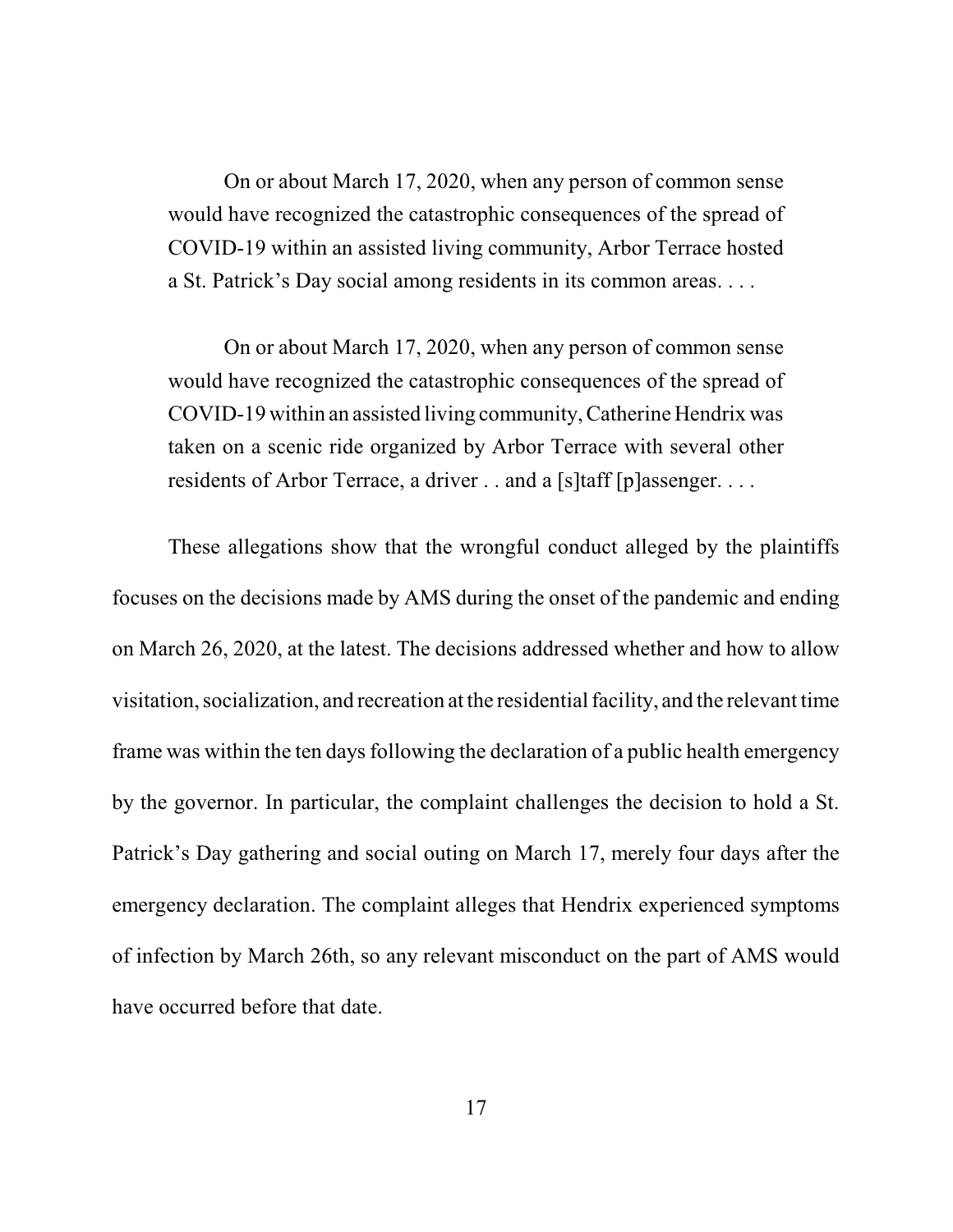It is undisputed that the early days of the pandemic were marked by uncertainty and incomplete scientific understanding of the novel virus and its behavior, and any mitigation strategies were unsettled and unfamiliar. According to the allegations of the complaint, AMS's response was belated and fell short, but it did respond. The complaint alleges that AMS had a policy limiting visitation, but it failed to adequately enforce it. Likewise, AMS implemented social distancing "on or after March 17," and AMS eventually did require employee masking by March 25. Further, the social events on March 17 — merely three days after the governor had declared a public health emergency — were limited to an in-house social gathering and a supervised "scenic drive." These are not the sort of events, such as inviting the public to a large indoor concert, that might demonstrate the total absence of even a slight amount of common sense that typifies gross negligence.<sup>24</sup> AMS's conduct in following through with ordinary social activities demonstrates a belatedness or lack of urgency in its response, but it does not demonstrate a total disregard for the welfare of the residents.

<sup>&</sup>lt;sup>24</sup> See OCGA  $\S$  51-1-4 ("In general, slight diligence is that degree of care which every man of common sense, however inattentive he may be, exercises under the same or similar circumstances. . . . The absence of such care is termed gross negligence.").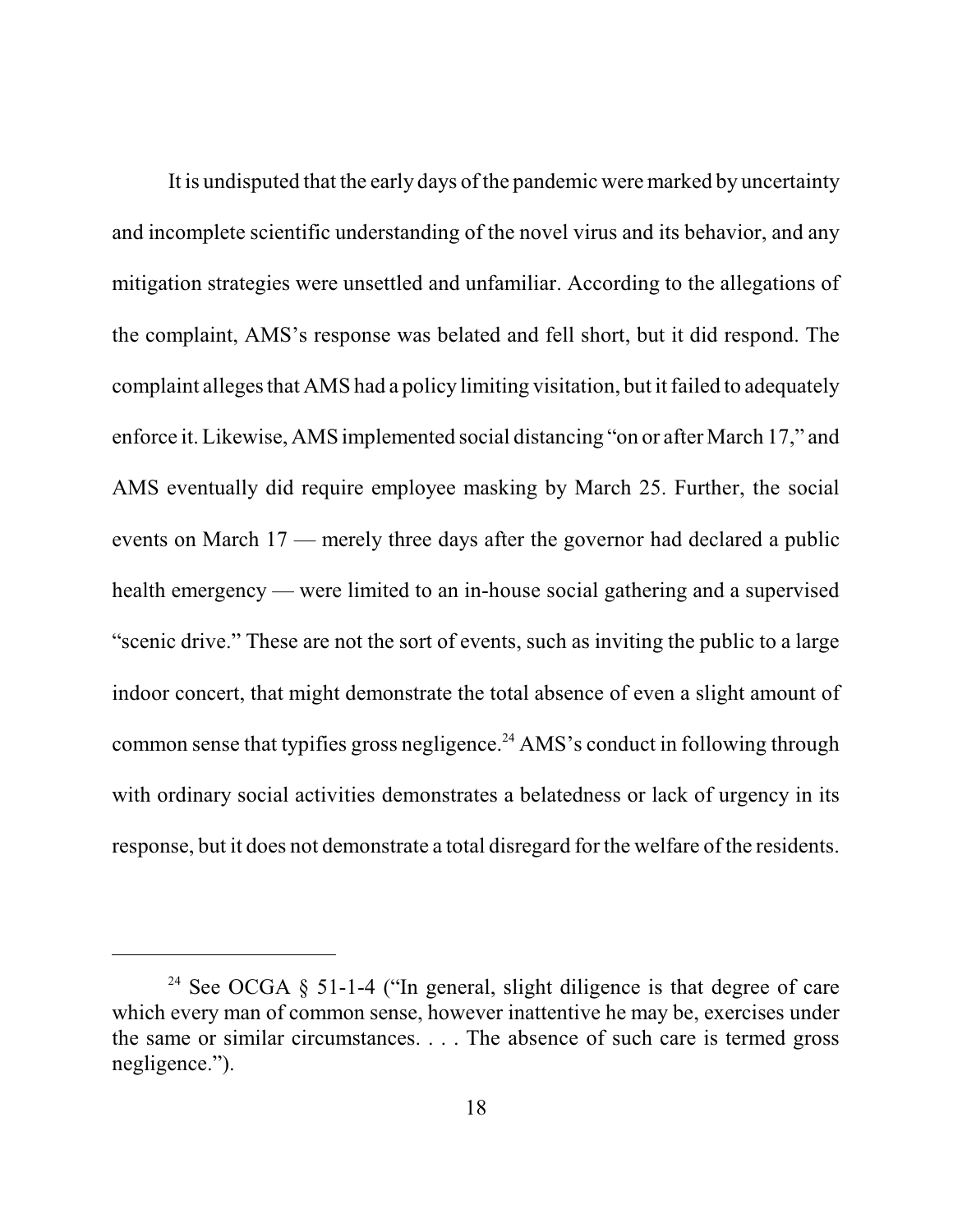Put another way, merely acting in a way that no prudent person would is negligence, but absent a greater deviation from ordinary care beyond that "which even careless" people observe, the conduct does not meet the gross negligence standard.<sup>25</sup> The complaint does not allege that AMS was oblivious to risk, resistant to action, or undertook activities that *increased* the risk of exposure in a way that was not already a part of routine life at the facility. Thus, the facts alleged in the complaint demonstrate either an under-response or a temporary continuation of normal activity — all occurring at the time of uncertainty during the first days of the pandemic in Georgia. This does not meet the plaintiffs' burden to allege gross negligence.<sup>26</sup>

In sum, the amended complaint does not set out a factual basis for a claim of gross negligence or willful misconduct sufficient to overcome the immunity provided

<sup>25</sup> (Punctuation omitted.) *Colonial Properties Realty Partnership v. Lowder Constr. Co.*, 256 Ga. App. 106, 112 (5) (567 SE2d 389) (2002).

<sup>&</sup>lt;sup>26</sup> With respect to willful or wanton conduct, "[w]ilful conduct is based on an actual intention to do harm or inflict injury; wanton conduct is that which is so reckless or so charged with indifference to the consequences [as to be the equivalent in spirit to actual intent." (Punctuation omitted.) *Chrysler Corp. v. Batten*, 264 Ga. 723, 726 (3) (450 SE2d 208) (1994). None of the facts alleged demonstrate an intent by AMS to harm its residents.